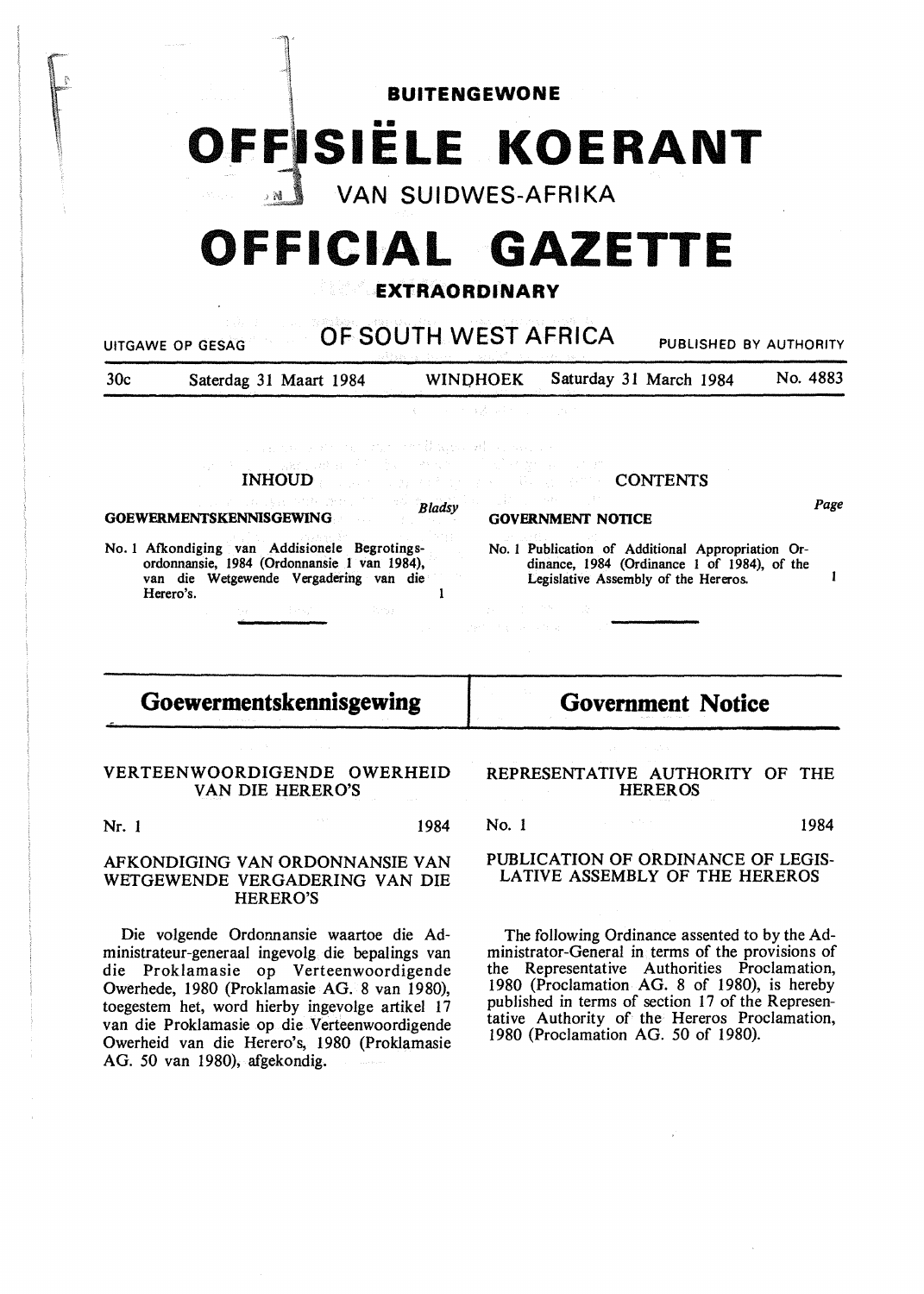**ADDISIONELE BEGROTINGSORDONNANSIB Ordormansie**  Nr. I **van 1984**  *(Toegestem deur die Administrateur-generaal op 26 Maart 1984) (Afrikaans ·teks onderteken)*  **ORDONNANSIE Tot bewilliging van 'n addisionele bedrag geld vir die administrasie van die sake van die Herero's in die boeltjaar**  ar o di Santa Afrik **wat op 31 Maart 1984 eindig.**  (상화 - 15 arec 322 Die Wetgewende Vergadering van die Herero's VERORDEN SOOS VOLO:- Bewilliging van addisio-**1.** Behoudens die bepalings van die Proklamasie op Vernele bedrag van RI3 031 teenwoordigende Owerhede, 1980 (Proklamasie AG. 8 van 635 vir administrasie van 1980), en die Wet op Staatsfinansies, 1982 (Wet 1 van sake van Herero's. 1982), word die addisonele bedrae geld uiteengesit in die Bylae, hierby, as 'n las teen die Inkomstefonds van die Ver-입 증권을 내 teenwoordigende Owerheid van die Hereros', bewillig vir  $\label{eq:1} \mathbb{E}[\mathbb{E}[\mathbb{E}[\mathbb{E}[\mathbb{E}[\mathbb{E}[\mathbb{E}[\mathbb{E}[\mathbb{E}[\mathbb{E}[\mathbb{E}[\mathbb{E}[\mathbb{E}[\mathbb{E}[\mathbb{E}[\mathbb{E}[\mathbb{E}[\mathbb{E}[\mathbb{E}[\mathbb{E}[\mathbb{E}[\mathbb{E}[\mathbb{E}[\mathbb{E}[\mathbb{E}[\mathbb{E}[\mathbb{E}[\mathbb{E}[\mathbb{E}[\mathbb{E}[\mathbb{E}[\mathbb{E}[\mathbb{E}[\mathbb{E}[\mathbb{E}[\mathbb$ อลระกัน N. die administrasie van die sake van die Herero's in die e na she boekjaar wat op 31 Maart 1984 eindig. sbreversto Mill [科品标记 **2.** Hierdie Ordonnansie heet die Addisionele Be-Kort titel. grotingsordonnansie, 1984. BYLAE an'wa ukimazi ki da karan ka Begrotingspos Kolom 1 Kolom2 NR. The RANDATOGRAPHER CHRIST OF A DIRECT ROW KORTH **R**  ig all I. Administrasie . . . . . . . . . . . . . . . . . . . . . . . . . . . 30 000 2. Werke . . . . . . . . . . . . . . . . . . . . . . . . . . . . . . . . 1 141 486 やる方は気候の人。 资资 / 自行网引发技术 / 33 3. Onderwys . . . . . . . . . . . . . . . . . . . . . . . . . . . . . 2 787 335 深得異日: 4. Maatskaplike Welsyn en Pensioene . . . . . . . . . . . . . . . . . . . . . . . . . . . . . . 50 000 5. Landbou . . . . . . . . . . . . . . . . . . . . . . . . . . . . . . 181 000 8. Gesondheid . . . . . . . . . . . . . . . . . . . . . . . . . . . . 8 781 149 4.000.092 9. Vervoer  $\ldots$ ,  $\ldots$ ,  $\ldots$ ,  $\ldots$ ,  $\ldots$ ,  $\ldots$ , 60665 조 사람만 소리 달린 ÷, Ŵ, Totaal 13 031 635